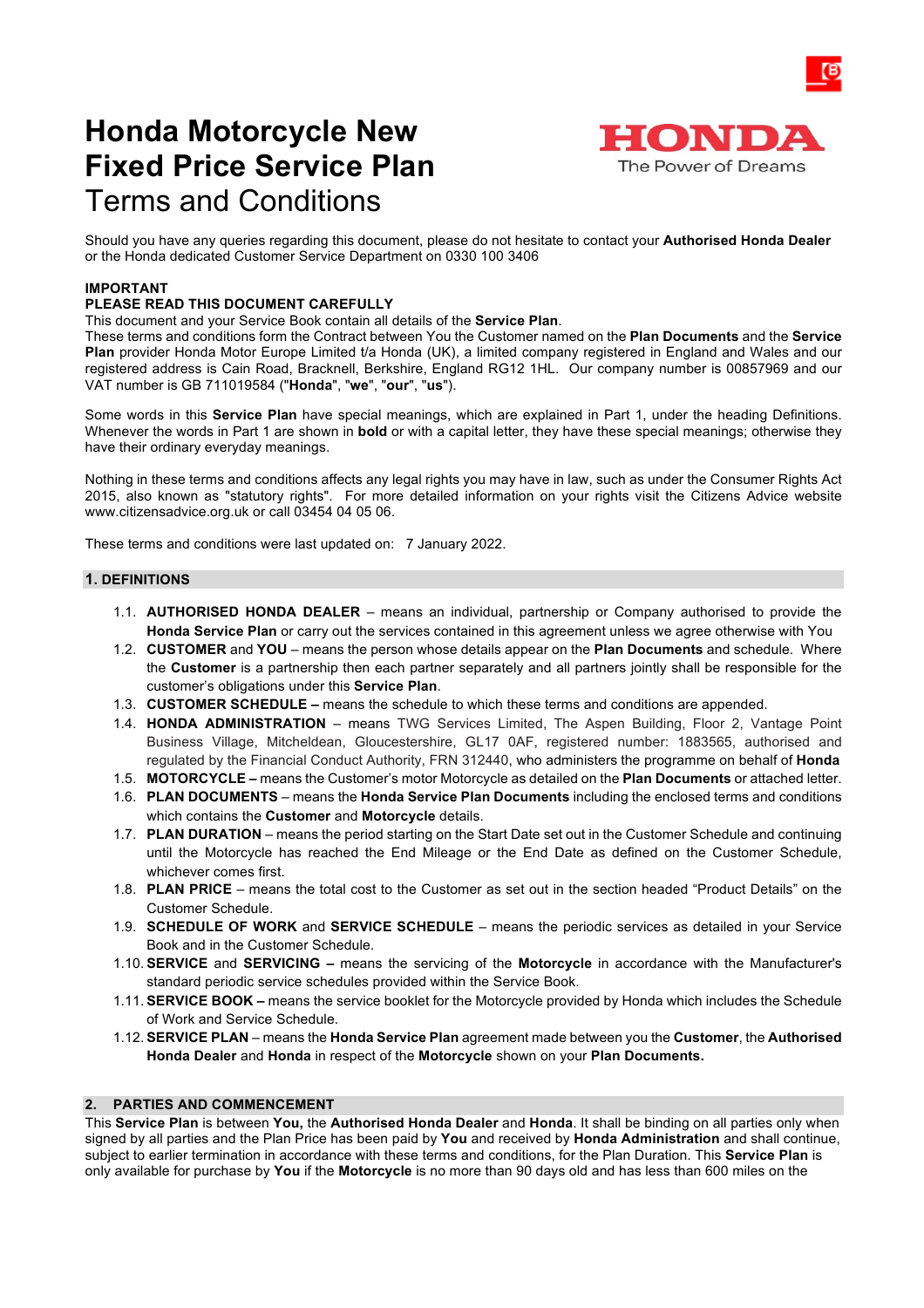**Motorcycle's** mileometer. You can request the Plan Price be added to that your Honda Financial Services package for the Motorcycle.

## **3. CUSTOMER'S OBLIGATIONS**

The **Customer** will:

- 3.1 produce to the **Authorised Honda Dealer** the appropriate **Plan Documents** prior to each Service being carried out;
- 3.2 pay the Plan Price in accordance with Part 7;
- 3.3 notify **Honda Administration** if their principal address, as shown on the Plan Documents changes;
- 3.4 notify **Honda Administration** if the registration plate identification for the **Motorcycle** or any other identification mark of the **Motorcycle** changes; and
- 3.5 not make, or permit to be made, any mechanical alterations or modifications to the Manufacturer's standard specification of the **Motorcycle** without obtaining the prior written consent of **Honda**.

#### **4. GEOGRAPHICAL LIMITS**

This Service Plan only covers Servicing which is carried out in the United Kingdom. For the avoidance of doubt this means Great Britain and Northern Ireland, and shall include the Channel Islands and the Isle of Man.

#### **5. DEALER'S OBLIGATIONS**

#### The **Authorised Honda Dealer** will:

- 5.1 carry out **Servicing** of the **Motorcycle** in accordance with the **Service Schedule** as soon as is reasonably practicable after being requested to do so by the **Customer** and on the **Customer** producing to the **Authorised Honda Dealer** the appropriate documentation, on condition a Service is due; and
- 5.2 submit a request for authorisation through **Honda Administration** immediately before each Service is carried out on the **Motorcycle**.

#### **6. HONDA'S OBLIGATIONS**

Honda will:

- 6.1 issue documentation to the **Customer** appropriate to the **Schedule of Work**. The **Plan Documents** will be printed with a **Plan Duration** which indicates the latest date on which a Service may be carried out under this plan;
- 6.2 pay to the **Authorised Honda Dealer** the agreed cost of each Service within 30 days of a legitimate request for authorisation being made. Payment will only be made on condition that the **Plan Price** has been paid for in full. **The costs for any Servicing that is not included within the Service Schedule will be borne by the Customer**;

#### **7. CHARGES AND PAYMENT**

- 7.1. You will pay the **Plan Price** in advance of **Honda** or the **Authorised Honda Dealer** performing any of their obligations under this **Service Plan**.
- 7.2. The **Plan Price** is in British pound sterling (GBP) and includes VAT at the applicable rate.
- 7.3. All payments need to be made by cash, card or cheque to the Authorised Honda Dealer.
- 7.4. On cancellation a cancellation fee of £10.60 (including VAT) will be charged.

## **8. ASSIGNMENT**

8.1. The **Customer** may where the Plan Price is fully paid transfer their rights and obligations under this **Service Plan** directly to a new private owner of the **Motorcycle** provided that the new owner notifies **Honda Administration** of the transfer by giving written notice within 30 days of the transfer of the **Motorcycle** taking place. The new owner must notify Honda of their name and address, the **Motorcycle** registration details and the date the **Motorcycle** was transferred to: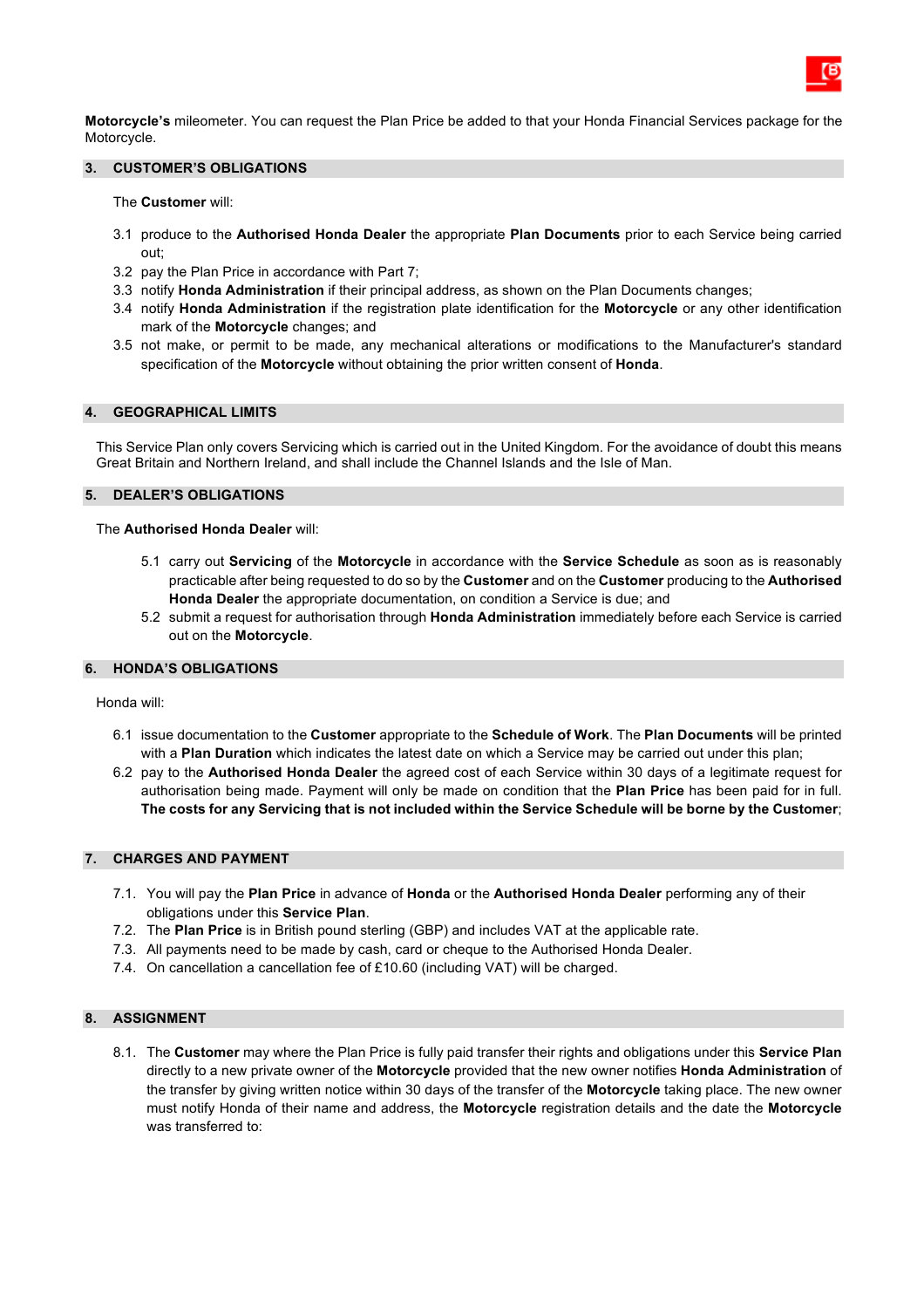**Honda Administration**, Aspen Building, Floor 2, Vantage Point Business Village, Mitcheldean, Gloucestershire GL17 0AF

**The transfer shall be deemed to have taken place when we provide confirmation of the transfer in writing (including email).**

- 8.2. For clarification, this **Service Plan,** other than by an **Authorised Honda Dealer**, cannot be transferred or assigned by way of a business that buys, sells, repairs or trades motor vehicles, including where the **Motorcycle** is sold or traded on to a new private owner by such a business.
- 8.3. **Under no circumstances can the Honda Motorcycle New Fixed Price Service Plan be transferred to another Motorcycle.**

# **9. TERMINATION AND CANCELLATION**

- 9.1. This **Service Plan** shall continue for the Plan Duration unless either **Honda** or **you** terminate the contract by a written notice of termination or suspension to the other if that other commits a serious breach and the breach either cannot be fixed or is not fixed within 14 days of the written notice, or **you** cancel the Service Plan in accordance with this Part 9.
- 9.2. **The Plan Price is only refundable in limited circumstances.** You are entitled to cancel this Service Plan within 14 days of the date set out on the Customer Schedule without giving any reason. If you cancel within this period we will refund any payment you have made to us pursuant to this Service Plan as soon as practicable. If any Servicing has been carried out before exercising your right of cancellation we may make a reasonable pro rata deduction from your refund to cover your use of the Servicing.
- 9.3. **If you cancel this Service Plan after 14 days of the date set out on the Customer Schedule then you shall not be entitled to a refund** unless Part 9.1 applies or on the event of your death in which case a fair and equitable refund shall be calculated by Honda taking into account the number of Services carried out and the cost of those Services if you had not had access to the Service Plan.
- 9.4. **Refunds will be made to the same payment method used to pay for the Service Plan. Nothing in these Terms affects any legal rights you may have in law, also known as "statutory rights".**

# **10. OUR LIABILITY TO YOU**

- 10.1. Except for any legal responsibility that we cannot exclude in law (such as for death or personal injury) or arising under applicable laws relating to the protection of your personal information, the Authorised Honda Dealer and Honda are not legally responsible for any losses that were not foreseeable to you and Honda when this agreement was formed or any losses not caused by any breach by Honda.
- 10.2. Servicing is carried out by Authorised Honda Dealers. All responsibility for Servicing rests with the Authorised Honda Dealers and Honda is not liable for any acts or omissions of Authorised Honda Dealers.
- 10.3. If the Authorised Honda Dealer fails to comply with the terms of this Agreement, the Authorised Honda Dealer is responsible for loss or damage the Customer may suffer that is a foreseeable result of the Authorised Honda Dealer breaking the terms of this Agreement or failing to use reasonable care and skill. Loss or damage is foreseeable if either it is obvious that it will happen or if, at the time the contract was made, both the Authorised Honda Dealer and the Customer knew it might happen. If Honda fails to comply with the terms of this Agreement, Honda is responsible for loss or damage the Customer may suffer that is a foreseeable result of Honda breaking the terms of this Agreement or our failing to use reasonable care and skill. Loss or damage is foreseeable if either it is obvious that it will happen or if, at the time this Agreement was made, both Honda and the Customer knew it might happen.

# **11. COMPLAINTS**

11.1. For complaints relating to the **Service** please contact your **Authorised Honda Dealer**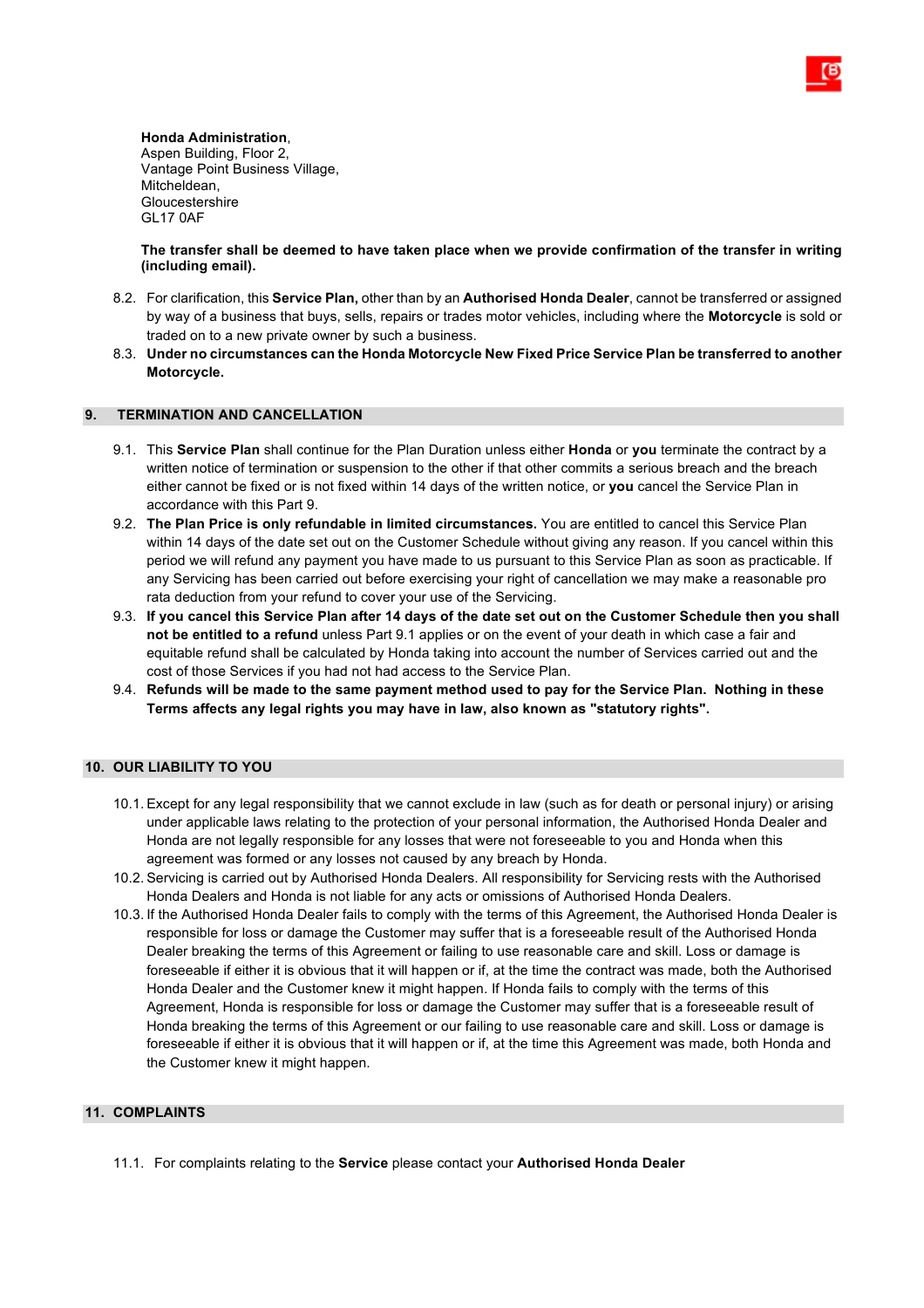11.2. If you do not obtain satisfaction from Your **Authorised Honda Dealer** in regard to this **Honda** Service Plan you can contact **Honda Administration**;

**Honda Servicing Customer Relations Department**, The Aspen Building (Floor 2), Vantage Point Business Village, Mitcheldean, Gloucestershire GL17 0AF

 **Telephone** 0330 100 3406 (Monday - Friday, 9:00am - 5:00pm) or; **Email** - customer.relations@assurant.com.

11.3. Should you remain dissatisfied, you can contact:

The Customer Relations Manager **Honda Motor Europe Limited trading as Honda (UK), Customer Relations Department**, Cain Road, Berkshire RG12 1HL

**Telephone:** 0345 200 8000 (Monday - Friday, 9:00am - 5:00pm) or; **Email:** customer.serviceuk@honda-eu.com or; **The Motor Ombudsman,**  71 Great Peter Street, London SW1P 2BN

11.4. If you are dissatisfied with the outcome of a complaint to **Honda** concerning the **Motorcycle**, you may refer it to Motor Codes Ltd, a CTSI certified Alternative Dispute Resolution (ADR) provider that we are prepared to engage with through the ADR procedure. Further details can be found at www.motorcodes.co.uk or alternatively you can contact their Advice Line on 020 7344 1651.

# **12. HOW TO BOOK A SERVICE**

- 12.1. Contact your nearest **Authorised Honda Dealer** and arrange an appointment for the **Motorcycle** Service
- 12.2. Take the **Motorcycle** to Your **Authorised Honda Dealer** on the agreed date.
- 12.3. Your **Authorised Honda Dealer** will input details of the **Motorcycle** Servicing requirements onto the **Honda** web Application. If the **Motorcycle** is within the set parameters, and the **Plan Price** has been paid for in full, , then authorisation will be immediate.
- 12.4. **Servicing that is not included in the Service Schedule is not covered by this Service Plan.**

# **13. YOUR PRIVACY AND PERSONAL INFORMATION**

- 13.1. This Supplemental Privacy Notice ("**Supplemental Privacy Notice**") explains how Honda Motor UK ("**Honda**", "**we**" or "**us**") collect and process Your personal data in regards to the Service Plan.
- 13.2. This Supplemental Privacy Notice supplements the Honda Privacy Notice (which is available at https://www.honda.co.uk/general-information/privacy-policy.html) which sets out in full the ways in which Honda processes your personal data when you interact with Honda (the "**Honda Privacy Notice**"). The Honda Privacy Notice also describes your data protection rights in relation to the processing activities described in this Supplemental Privacy Notice.
- 13.3. The purpose of this Supplemental Privacy Notice is to draw your attention to any processing activities which relate specifically to the **Service Plan** and to provide additional details which may not be covered by the Honda Privacy Notice.
- 13.4. Please take the time to read the Honda Privacy Notice and this Supplemental Privacy Notice, as they include important information which applies to you.

#### 13.5. **What personal data we collect**

- 13.5.1. Contact Information: Full Name, Last Name, Home Address, Telephone number, Title, Gender, email address; and
- 13.5.2. Motorcycle Information: Vehicle Identification Number (VIN); and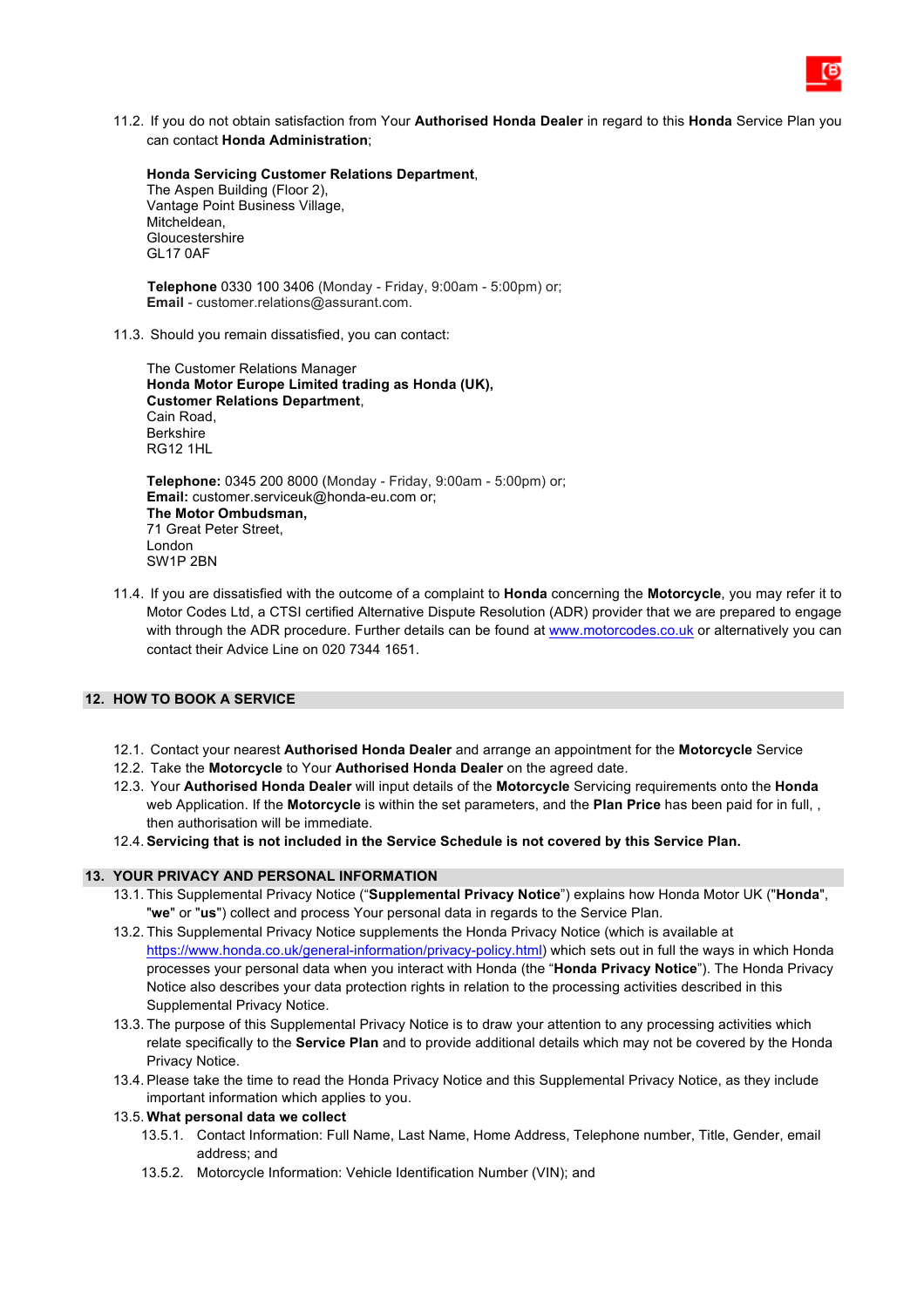# 13.5.3. Payment Information: Sort Code, Account Number, Bank Name

# 13.6. **How your personal data is processed**

## Your personal data is processed by:

- 13.6.1. Honda Motor Europe Limited (HME) as an independent controller; and
- 13.6.2. Honda Motor Europe Limited trading as Honda (UK) (HME-UK) as an independent controller; and
- 13.6.3. The Servicing Dealer in order to carry out the services under the Service Plan; and
- 13.6.4. Honda Administration who assist Honda in administering the Service Plan; and
- 13.6.5. The Roadside Assistance Services Provider to enable them to provide the Honda Roadside Assistance services.

# 13.7. **Why we collect, use and store this personal data**

- 13.7.1. To allow the Servicing Dealer to provide the Service and enact on the Service Plan: and
- 13.7.2. To allow Honda Administration to assist Honda in administering the Service Plan; and
- 13.7.3. To contact you regarding the Service Plan; and
- 13.7.4. To allow Honda to contact you regarding the Service Plan.

# 13.8. **How we share your personal data**

Please see the Honda Privacy Notice for full details of the third parties with whom we share your personal data including Honda group companies; Honda authorised dealers and repairers; companies providing services under contract; and other organisations.

## 13.9. **Your choices and rights**

- 13.9.1. You have certain rights in relation to your personal data, including the right to object to our use of it in some circumstances. For more information on your rights or how we use personal data, please consult our consult the Honda Privacy Notice.
- 13.9.2. All requests to amend, update, delete, access or obtain copies of your personal data will be processed in accordance with applicable law.
- 13.9.3. Where the processing of your personal data is done with your consent, please note that you have the right to withdraw your consent at any time. If you wish to withdraw your consent, please contact us at: dpm-uk@honda-eu.com.

## 13.10. **Data Retention**

- 13.10.1. Honda will keep your details no longer than is necessary for the purpose for which it collected your personal data, as set out above and in accordance with applicable law.
- 13.10.2. Longer retention periods may apply to the extent required by law or in the event of a legal claim. In such circumstances, the relevant data shall be respectively retained as required by law or for the duration of the claim.
- 13.10.3. We have a duty of care to keep your information until such time a repair has been completed.
- 13.10.4. We will keep anonymised data for longer periods for the purpose of research and analysis to improve the Service.

## **14. GENERAL**

- 14.1. In the event that the **Customer** loses any documentation the **Customer** must notify **Honda Administration** who will issue replacements upon payment by the **Customer** of an administration fee of £10.60 including VAT.
- 14.2. The **Authorised Honda Dealer** may declare void any Service Plan where the **Plan Documents** including schedule does not correctly indicate the exact **Motorcycle** type, model and age.
- 14.3. The terms and conditions of this Agreement cannot be altered or amended by any person except with the specific written endorsement of **Honda** in writing.
- 14.4. This Service Plan is **not** available for business customers.
- 14.5. This Agreement is to be read as one document and unless otherwise specified any word or expression used with a specific meaning has the same meaning wherever it appears.
- 14.6. The **Customer** will not be entitled to any works or repairs under this Agreement that are not covered within the Service Schedule.
- 14.7. We may transfer our rights and obligations under these terms and conditions to another organisation, but this will not affect your rights or our obligations under these terms and conditions.
- 14.8. Each part of these terms and conditions operates separately. If any court or relevant authority decides that any of them are unlawful or unenforceable, the remaining clauses and paragraphs of these terms and conditions will remain in full force and effect.
- 14.9. If we fail to insist that you perform any of your obligations under these terms and conditions or if we do not enforce our rights against you, or if we delay in doing so, that will not mean that we have waived our rights against you